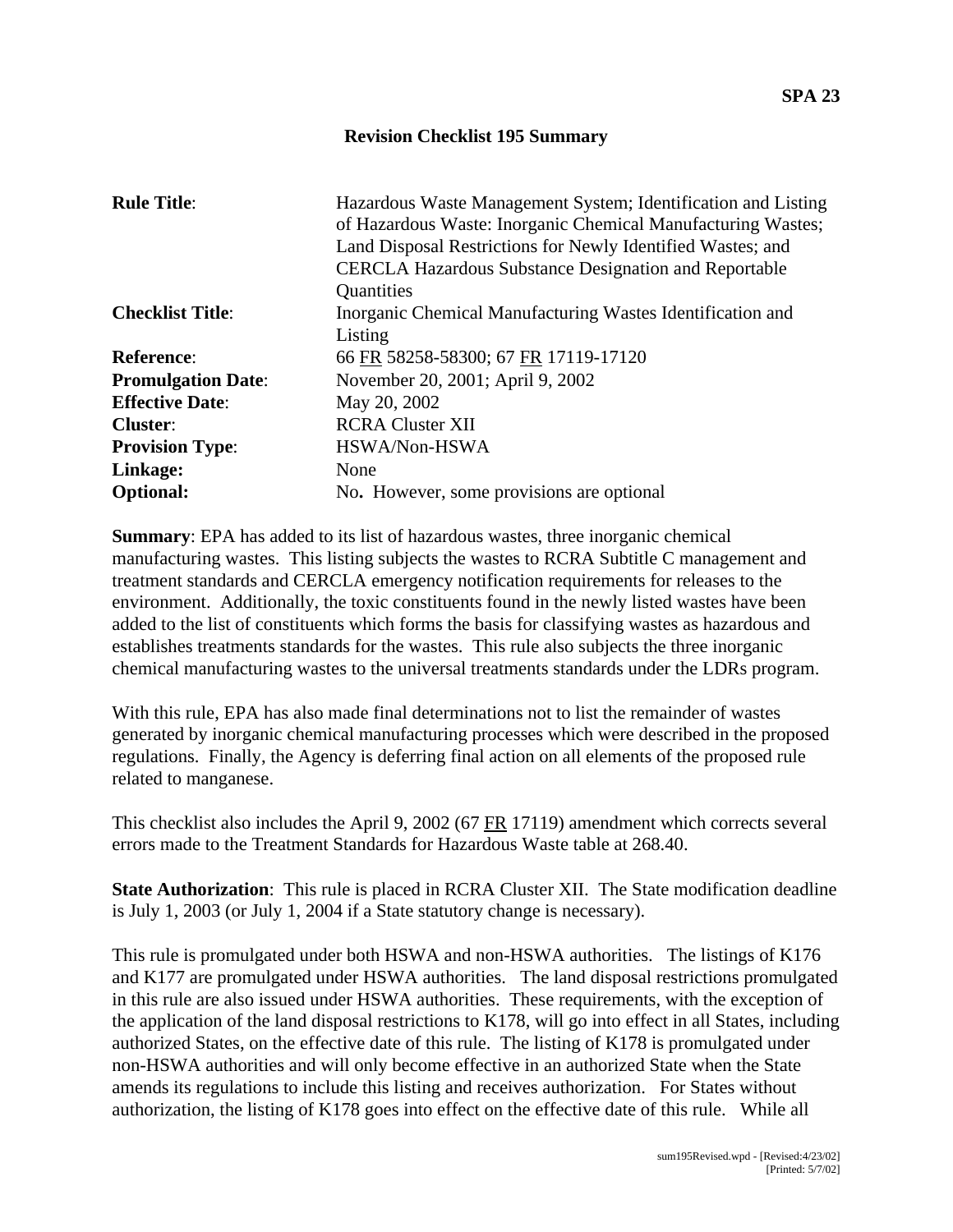## **Revision Checklist 195 Summary (cont'd)**

land disposal restrictions are adopted under HSWA authorities regardless of the statutory authority for the corresponding waste listing, the treatment standards and prohibitions for K178 will not have immediate regulatory effect. This is consistent with prior rules establishing LDR requirements for new, non-HSWA lists. The treatment standards and prohibitions for K178 only take effect when EPA authorizes State regulations listing K178 wastes.

All of the provisions of today's final rule are considered to be more stringent or broader in scope than the base RCRA program, except for the revisions to 261.4(b)(15) which address broaden the exclusion for leachate or gas condensate collected from landfills. Thus, the revisions to 261.4(b)(15) have been designated as optional on Revision Checklist 195.

In May 2001, EPA promulgated an amendment (66 FR 27266; Revision Checklists 192A and 192B) to the mixture rules (57 FR 7628, Revision Checklist 117A and 57 FR 23062, Revision Checklist 117 B) that revised a previously available exemption for wastes listed because they exhibited the toxicity characteristic (TC). As a result, a mixture of K176 and non-hazardous waste will be regulated as hazardous waste even if the mixture does not exhibit the TC. The K176 listing was promulgated under HSWA authority while the mixture rule was not. Therefore, revisions to the mixture rule will not take effect relative to K176, until authorized states revise their program to adopt the mixture rule revisions and EPA approves them.

At the time the May 2001 revision to the mixture rule was promulgated, there were no wastes listed because they exhibited the TC. Thus, the narrowing of the mixture rule exemption for TC listed wastes had no impact on the scope of the Federal program. However, with the adoption of the K176 listing, that narrowing will impact mixtures containing K176 waste because these mixtures would be exempt from regulation without the May 2001 changes. Thus, the portion of the May 2001 mixture rule that eliminated the exemption for TC listed wastes is more stringent as it applies to future listings like K176. Thus, State's must adopt the May 2001 revisions to the mixture rule to the extent that the revisions impact the K176 listing. (These changes are codified at 40 CFR 261.3(g) and include the removal of 40 CFR 261.3(a)(2)(iii).) Revision Checklists 192A and 192B have been revised to reflect the non-optional 40 CFR 261.3(g) changes made by the May 2001 rule.

**Attorney General (AG) Certification Guidance**: AG certification of statutory authority may not be required for this checklist as long as the AG has previously demonstrated authority for identification and listing of hazardous waste.

**Program Description (PD) Guidance:** A State seeking authorization for this checklist should determine whether the revisions impact the program described in the Program Description. Specifically, the State should determine the extent that the new waste listings will impact the size of the regulated community. If the impact is felt to be insignificant the State should submit a statement that the Program Description is not affected because either (1) the listed waste is not handled in the State, or (2) the amount of waste handled is small enough that no additional resources are needed to regulate the new handlers brought into regulation. If the impact is